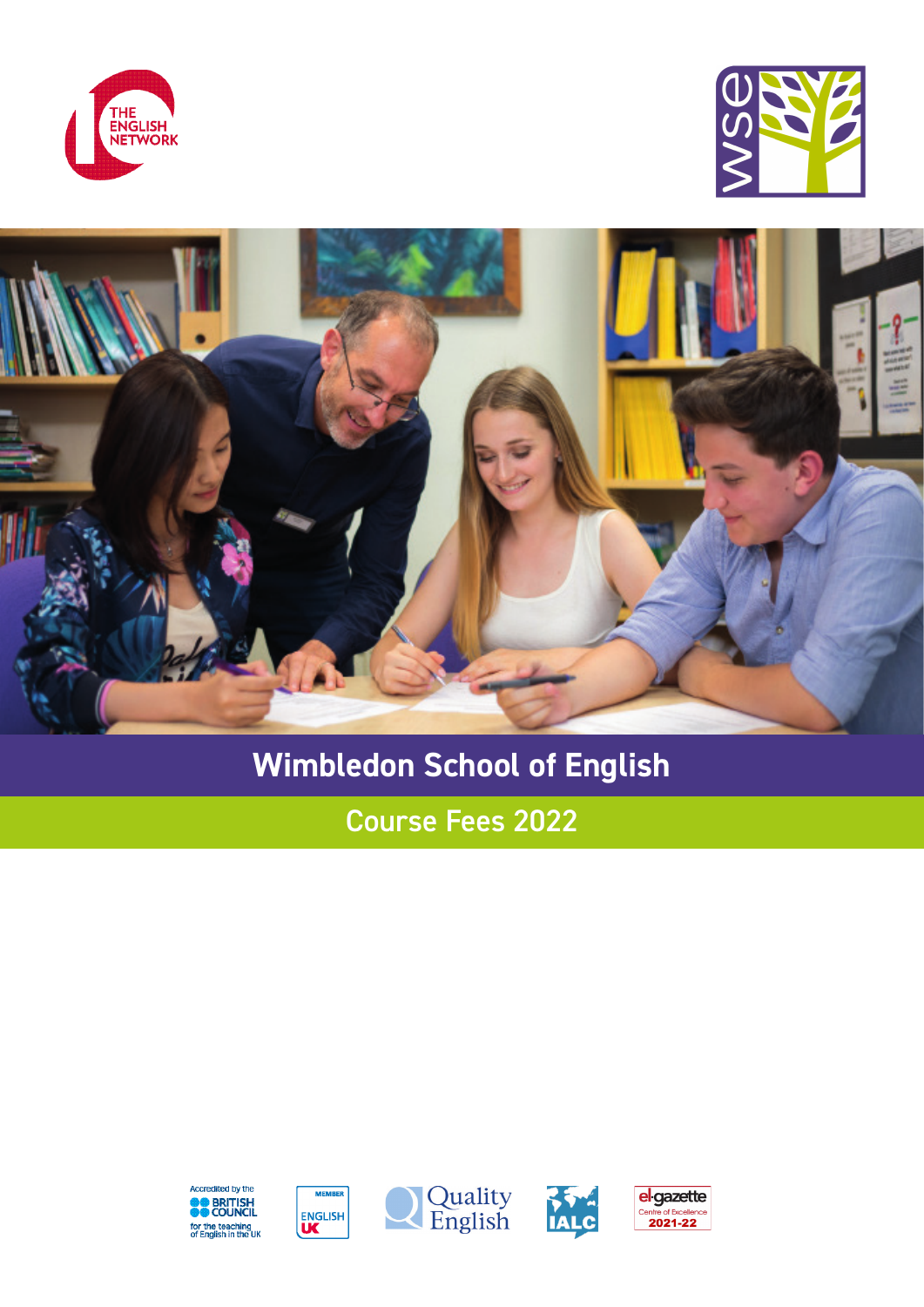# **Wimbledon School of English Course Fees 2022**

# **Registration Fee**

# **£55**

# **Materials Fee**

- **• Unlimited use of e-wimbledon** study online before and after your course • Covers the cost of main course books for full-time courses plus an exam
- practice book for exam courses of 9 or more weeks. • Students on exam courses of 8 weeks or fewer will need to buy or borrow
- the exam practice book. • Students who extend their course may be liable for an additional materials fee, depending on the length of their original course and the length of the extension.
- Does not cover books which may be needed for intensive options.

| 1-3 weeks $£40$    | 13-23 weeks $£75$      |
|--------------------|------------------------|
| $4-8$ weeks $£50$  | 24-35 weeks £85        |
| $9-12$ weeks $£65$ | 36 weeks and over £100 |

# **What your tuition fees include:**

- Use of Study Centre with extensive materials
- Academic advice
- University counselling
- Film, reading and audio library
- Welcome pack and personalised student card
- School based social activities and selected sports and excursions
- Monthly 1:1 tutorials with the main course teacher
- School certificates

## **What your tuition fees do not include:**

- Accommodation
- Materials Fee
- Examination entry fees • Registration fee
- Insurance (arranged on request) • Some sports and excursions
- 
- Bank charges
- Travel and Airport transfer

# **Standard Courses** <sup>Ý</sup> 24 Lessons per week (20 hours)

| $\cdot$ Beginners<br><b>General English</b><br>$\bullet$                                                                                                                                                        |                          | 1-4 weeks<br>£344 per week   |                                            | 5-11 weeks<br>£331 per week                                 |                                                          | <b>12-23 weeks</b><br>£300 per week                                                    |                                                          | 24-35 weeks<br>£254 per week                                                           |                                                          | 36 weeks plus<br>£239 per week                                                             |
|-----------------------------------------------------------------------------------------------------------------------------------------------------------------------------------------------------------------|--------------------------|------------------------------|--------------------------------------------|-------------------------------------------------------------|----------------------------------------------------------|----------------------------------------------------------------------------------------|----------------------------------------------------------|----------------------------------------------------------------------------------------|----------------------------------------------------------|--------------------------------------------------------------------------------------------|
| • Cambridge English Examinations<br><b>Business English &amp; Professional Skills</b><br>٠<br>• IELTS Preparation with Pre-Sessional<br><b>Academic English</b><br>· Academic IELTS Express<br>• Future Leaders | $\overline{2}$<br>3<br>4 | 344<br>688<br>1,032<br>1,376 | 5<br>$\epsilon$<br>7<br>8<br>9<br>10<br>11 | 1,655<br>1,986<br>2,317<br>2,648<br>2,979<br>3,310<br>3,641 | 12<br>13<br>14<br>15<br>16<br>17<br>18<br>19<br>20<br>21 | 3.600<br>3,900<br>4,200<br>4,500<br>4,800<br>5,100<br>5,400<br>5,700<br>6.000<br>6,300 | 24<br>25<br>26<br>27<br>28<br>29<br>30<br>31<br>32<br>33 | 6,096<br>6,350<br>6.604<br>6,858<br>7,112<br>7.366<br>7.620<br>7.874<br>8,128<br>8.382 | 36<br>37<br>38<br>39<br>40<br>41<br>42<br>43<br>44<br>45 | 8,604<br>8,843<br>9,082<br>9,321<br>9,560<br>9,799<br>10,038<br>10,277<br>10,516<br>10,755 |
| · Academic Year Programme                                                                                                                                                                                       |                          |                              |                                            |                                                             | 22<br>23                                                 | 6,600<br>6,900                                                                         | 34<br>35                                                 | 8.636<br>8,890                                                                         | 46<br>47                                                 | 10,994<br>11,233                                                                           |

| <b>Intensive &amp; Standard plus Options Courses</b>                                                                                                                 |                                                          |                                                                                                  | 28 Lessons per week (23 hours 20 minutes)                                                                                                          |                                                                                                                                                                  |                                                                                                                                                              |  |
|----------------------------------------------------------------------------------------------------------------------------------------------------------------------|----------------------------------------------------------|--------------------------------------------------------------------------------------------------|----------------------------------------------------------------------------------------------------------------------------------------------------|------------------------------------------------------------------------------------------------------------------------------------------------------------------|--------------------------------------------------------------------------------------------------------------------------------------------------------------|--|
| • Standard Courses Plus Options<br>Basic Effective Communication.                                                                                                    | 1-4 weeks<br>£403 per week                               | 5-11 weeks<br>£388 per week                                                                      | 12-23 weeks<br>£355 per week                                                                                                                       | 24-35 weeks<br>£309 per week                                                                                                                                     | 36 weeks plus<br>£294 per week                                                                                                                               |  |
| Effective Communication, Grammar & Writing,<br><b>IELTS Preparation (Academic) &amp; Academic</b><br>Writing,<br><b>Intensive Courses</b><br><b>B2 First Express</b> | 403<br>$\overline{2}$<br>806<br>3<br>1.209<br>1,612<br>4 | 5<br>1,940<br>6<br>2.328<br>7<br>2,716<br>8<br>3,104<br>9<br>3,492<br>10<br>3,880<br>11<br>4,268 | 12<br>4,260<br>13<br>4.615<br>14<br>4,970<br>15<br>5,325<br>16<br>5,680<br>17<br>6,035<br>18<br>6,390<br>19<br>6.745<br>20<br>7,100<br>21<br>7.455 | 24<br>7.416<br>25<br>7.725<br>26<br>8.034<br>27<br>8,343<br>28<br>8,652<br>29<br>8,961<br>30 <sup>2</sup><br>9,270<br>31<br>9,579<br>32<br>9,888<br>33<br>10.197 | 36<br>10,584<br>37<br>10,878<br>38<br>11,172<br>39<br>11,466<br>11,760<br>40<br>12,054<br>41<br>42<br>12,348<br>43<br>12,642<br>12,936<br>44<br>45<br>13,230 |  |
| <b>Intensive Course</b><br>Academic Year Programme                                                                                                                   |                                                          |                                                                                                  | 22<br>7.810<br>23<br>8,165                                                                                                                         | 34<br>10.506<br>35<br>10.815                                                                                                                                     | 13,524<br>46<br>47<br>13,818                                                                                                                                 |  |

# **English and Culture: Experience London**  26 Lessons per week (21 hours 40 minutes)

**There is no materials fee on this course - This course fee includes materials**

| 20 Classroom Lessons    | 1 week - £475  |
|-------------------------|----------------|
| 6 Lessons around London | 2 weeks - £850 |

# **English for Life and Work (30+)** <sup>Ý</sup> 24 Lessons per week (20 hours)

- Small groups of 8 students maximum<br> **E440** per week
- 2 lunches with your teacher per week

[Ý] Including Hybrid delivery courses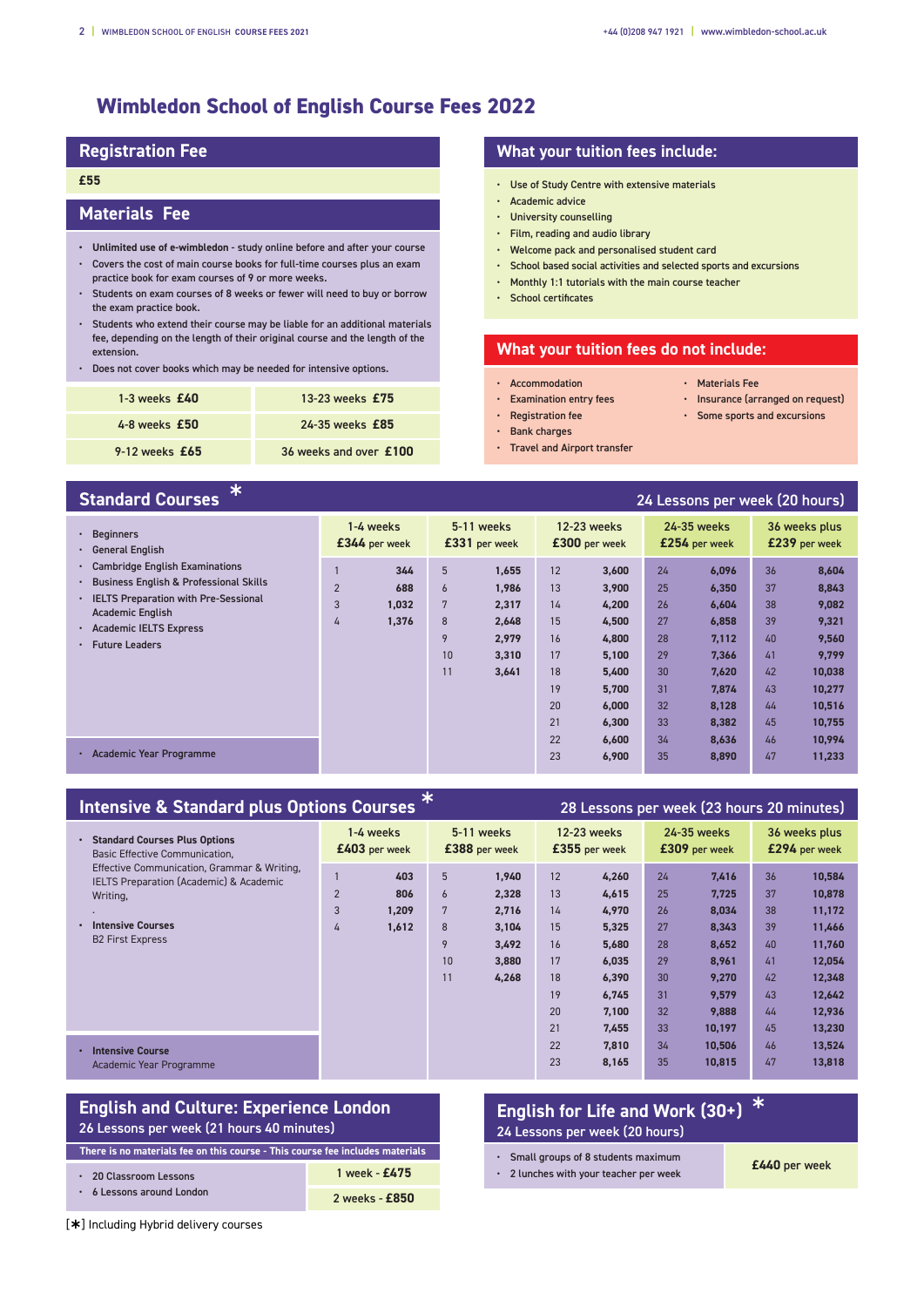# **Summer Family Programme** 24 Lessons per week (20 hours)

#### **Children's Course**

• 20 classroom lessons

- 4 lessons involving local excursions or activities
- There is no materials fee on this course

Children's Course - **£395** per week

#### **Parent Course**

• 24 classroom lessons

General English - **£344** per week

English for Life and Work - **£440** per week

| <b>English for Law with TOLES Preparation</b> | $\ast$ |
|-----------------------------------------------|--------|
| 28 Lessons per week (23 hours 20 minutes)     |        |

**Medical English** 

28 Lessons per week (23 hours 20 minutes)

**£515** per week

| <b>OET Preparation</b>                                                        |
|-------------------------------------------------------------------------------|
| 28 Lessons per week (23 hours 20 minutes)                                     |
| There is no materials fee on this course - This course fee includes materials |
| £430 per week                                                                 |

# **Football Academy**

- 2 lessons of football training and 2 of football theory per week
- Course run by Premier League club Crystal Palace
- Fees are in addition to Standard Course fees

**£110** per week

## **Insurance**

**£6** per week

## **Document Delivery**

Confirmation of your booking can be sent via DHL

Europe - **£80** Rest of the World - **£100**

### **Tennis Lessons**

- Private tennis lessons with a professional coach
- Can be arranged by the school as an addition to any course

**£70 per hour**

For prices of all part-time, online and evening courses, please see our Part-Time and Online brochure or visit **www.wimbledon-school.ac.uk/ resources/part-time.pdf**

| One-to-One<br>1 lesson = 50 minutes                                           |
|-------------------------------------------------------------------------------|
| • Available as face-to-face lessons £69 per lesson                            |
| There is no materials fee on this course - This course fee includes materials |
| 20 lessons per week - £1,380 per week                                         |
| 24 lessons per week - £1,656 per week                                         |
| 28 lessons per week - £1,932 per week                                         |
| 30 lessons per week - £2,070 per week                                         |
|                                                                               |

# **Intensive with One-to-One**

1 lesson = 50 minutes

- Only available as an add-on to a Standard Course
- Fees are in addition to Standard Course fees

**There is no materials fee on this course - This course fee includes materials**

4 One-to-One lessons per week - **£232** per week

5 One-to-One lessons per week - **£290** per week

6 One-to-One lessons per week - **£348** per week

## **Intensive with Two-to-One** 1 lesson = 50 minutes

**There is no materials fee on this course - This course fee includes materials**

- Only available as an add-on to a Standard Course
- The two students must book the lessons at the same time
- Fees are per person and in addition to Standard Course fees

4 Two-to-One lessons per week - **£148** per week

- 5 Two-to-One lessons per week **£185** per week
- 6 Two-to-One lessons per week **£222** per week

| <b>Examination Fees</b>                               | Paper<br>based          | <b>Computer</b><br>based     |      |
|-------------------------------------------------------|-------------------------|------------------------------|------|
| Cambridge English - A2 Key (KET)                      | £100                    | £100                         |      |
| Cambridge English - B1 Preliminary (PET)              |                         | f110                         | f110 |
| Cambridge English - B2 First (FCE)                    |                         | £160                         | £160 |
| Cambridge English - C1 Advanced (CAE)                 |                         | £163                         | £163 |
| Cambridge English - C2 Proficiency (CPE)              | £172                    | £172                         |      |
| Cambridge English - C2 Business Higher (BEC)          | £159                    | £159                         |      |
| <b>Teaching Knowledge Test</b><br>Price per module    |                         | £55                          |      |
| International English Language Testing System (IELTS) |                         | £190                         | £190 |
| <b>PTE Academic</b>                                   | Prices from             |                              | £170 |
| <b>TOLES Advanced</b>                                 | Approximate price       | £150                         |      |
| Linguaskill                                           | Price per module        |                              | £60  |
| <b>OET</b>                                            |                         | \$587 AUD                    |      |
| <b>TEA (Listening &amp; speaking)</b>                 | $£150$ (UK CAA License) | £185 (for EASA Member state) |      |

• For exam dates and further information, please visit our exam site **www.londonexams.co.uk**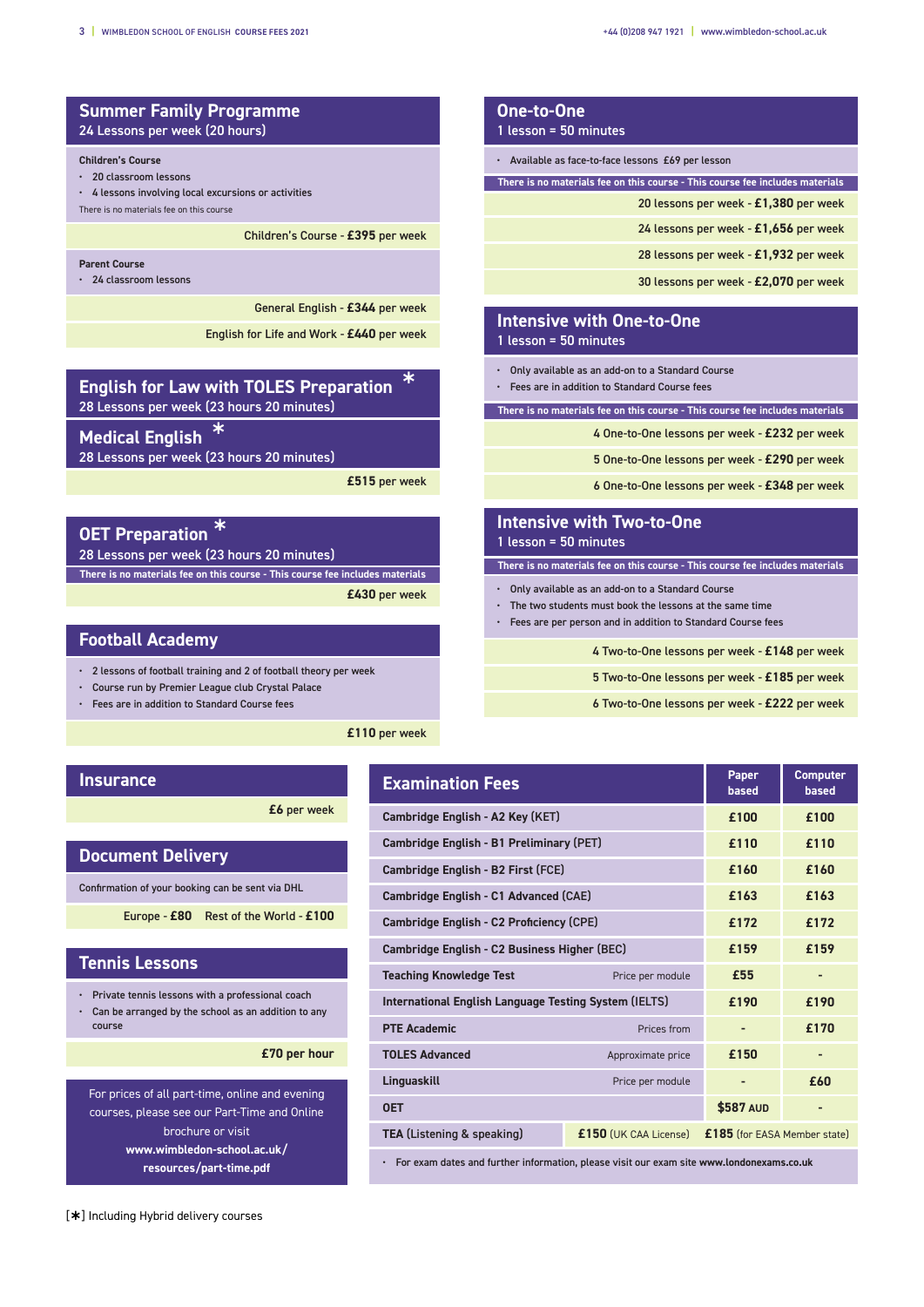|                                        | <b>Single Room</b> |                      |              | Twin Room (price per student) |                      |              | <b>Use of kitchen</b> | Minimum age     |
|----------------------------------------|--------------------|----------------------|--------------|-------------------------------|----------------------|--------------|-----------------------|-----------------|
| <b>Homestay</b>                        | Standard           | <b>Standard Plus</b> | Superior     | <b>Standard</b>               | <b>Standard Plus</b> | Superior     |                       | for individuals |
| Breakfast & dinner - full week         | £200               | £235                 | £270         | £150                          | £190                 | £225         |                       | 16              |
| Breakfast (full week) Dinner (Sun-Thu) | £180               | £215                 | £250         | £130                          | £170                 | £205         |                       | 18              |
| <b>Breakfast only</b>                  | £160               | £195                 | £230         | £110                          | £150                 | £185         |                       | 18              |
| Independent room - self catering       | £140               | £175                 | £210         |                               |                      |              | $\checkmark$          | 18              |
| Private bathroom or ensuite            |                    | $\checkmark$         | $\checkmark$ |                               | $\checkmark$         | $\checkmark$ |                       |                 |
| Walking distance of school             | <b>Some</b>        |                      | $\checkmark$ | <b>Some</b>                   |                      | $\checkmark$ |                       |                 |
| TV in room                             |                    |                      | $\checkmark$ |                               |                      | $\checkmark$ |                       |                 |
| <b>Bed linen and towels</b>            | $\checkmark$       | $\checkmark$         | $\checkmark$ | $\checkmark$                  | $\checkmark$         | $\checkmark$ |                       |                 |
| Cleaning                               | Weekly             | Weekly               | Weekly       | Weekly                        | <b>Weekly</b>        | Weekly       |                       |                 |

Students will experience a warm welcome into the home and life of the host family. Homes will be clean and comfortable, the family will be of native English speaking standard, and offering a taste of Britain, its culture and its cultural diversity.

• Check in between 07:30 and 23:00

- £30 supplement per week for halal, celiac/gluten free and vegan diets
- £50 supplement per week for stays over the 2-week Christmas holidays
- **• Please note:** Twin rooms are only for two students travelling together

| <b>Student House Share</b> Self Catering |                       |                       |  |  |  |
|------------------------------------------|-----------------------|-----------------------|--|--|--|
| <b>Superior</b>                          | <b>Kings Lodge</b>    | Queens Lodge          |  |  |  |
| Single room - ensuite                    | £285                  | £305                  |  |  |  |
| Single room - private bathroom           |                       | £285                  |  |  |  |
| Large room - ensuite                     | £320                  | £320                  |  |  |  |
| Twin room - ensuite (price per student)  | £225                  |                       |  |  |  |
| Minimum Age                              | 18                    | 18                    |  |  |  |
| Minimum stay                             | 2 weeks               | 2 weeks               |  |  |  |
| <b>Walking distance of school</b>        | $\checkmark$          | $\checkmark$          |  |  |  |
| TV in room                               | $\checkmark$          | $\checkmark$          |  |  |  |
| <b>Bed linen and Towels</b>              | <b>Bed linen only</b> | <b>Bed linen only</b> |  |  |  |
| Cleaning                                 | Daily                 | Daily                 |  |  |  |

| <b>Standard Plus</b>           | <b>Cottenham</b>      |
|--------------------------------|-----------------------|
| Single room - ensuite          | £255                  |
| Single room - private bathroom | £235                  |
| Single room - shared bathroom  | £195                  |
| Large room - shared bathroom   | £220                  |
| <b>Minimum Age</b>             | 18                    |
| Minimum stay                   | 2 weeks               |
| Walking distance of school     | $\checkmark$          |
| TV in room                     | $\checkmark$          |
| <b>Bed linen and Towels</b>    | <b>Bed linen only</b> |
| Cleaning                       | Weekly                |

- Dining and seating area
- Fully-fitted kitchen with cooker, microwave, dishwasher and fridge/freezer
- Laundry room with iron, washing machine and dryer
- Outside garden
- Bookings are from Saturday to Saturday only.
- Arrival is between 13:00-17:00. There is a £60 fee for late arrivals and we cannot check students in after 20.00
- Breakage deposit (refundable) is £300.00
- Twin rooms are only for two students travelling together
- Please check availability before booking **julie@wimbledon-school.ac.uk**

| <b>Summer Residence Self Catering</b> | <b>Kingston</b>       |
|---------------------------------------|-----------------------|
| <b>Premium studio</b>                 | £290                  |
| <b>Minimum Age</b>                    | 18                    |
| Minimum stay                          | 1 week                |
| Walking distance of school            |                       |
| TV in room                            |                       |
| <b>Bed linen and towels</b>           | <b>Bed linen only</b> |
| Cleaning                              | <b>Additional fee</b> |

#### **Kingston Summer Residence** (One Penrhyn Road)

- Luxury residence located in the heart of Kingston and just minutes from the river, cafés and shopping centre
- Only 12 minutes by train to Wimbledon.
- Communal facilities include a common room with pool tables, TVs and study areas
- 24-hour security
- Overnight guests for up to 3 nights per week
- A kitchen pack is available for £25, consisting of cutlery, 2 plates, a bowl, a mug, a saucepan and a pot
- For more information on the Kingston Summer Residence visit **www.wimbledon-school.ac.uk/accommodation/one-penrhyn-road**

| <b>South Kensington Hostel Breakfast Only</b> | <b>Catholic Hostel</b><br>female only |
|-----------------------------------------------|---------------------------------------|
| Single room - shared bathroom                 | £145                                  |
| Shared room 2 beds - shared bathroom          | £125                                  |
| Shared room 3 beds - shared bathroom          | £115                                  |
| Age between                                   | 18-30                                 |
| Minimum stay                                  | 2 weeks                               |

• These prices are subject to change without prior notice

• Upon arrival, you pay a deposit of two weeks in cash only. This will be returned on the day of your departure, subject to an inspection of your room by the sisters.

Please note: a supplement of £55 is applied to the first week of all Homestay, Student House Share and Residence accommodation shown above.